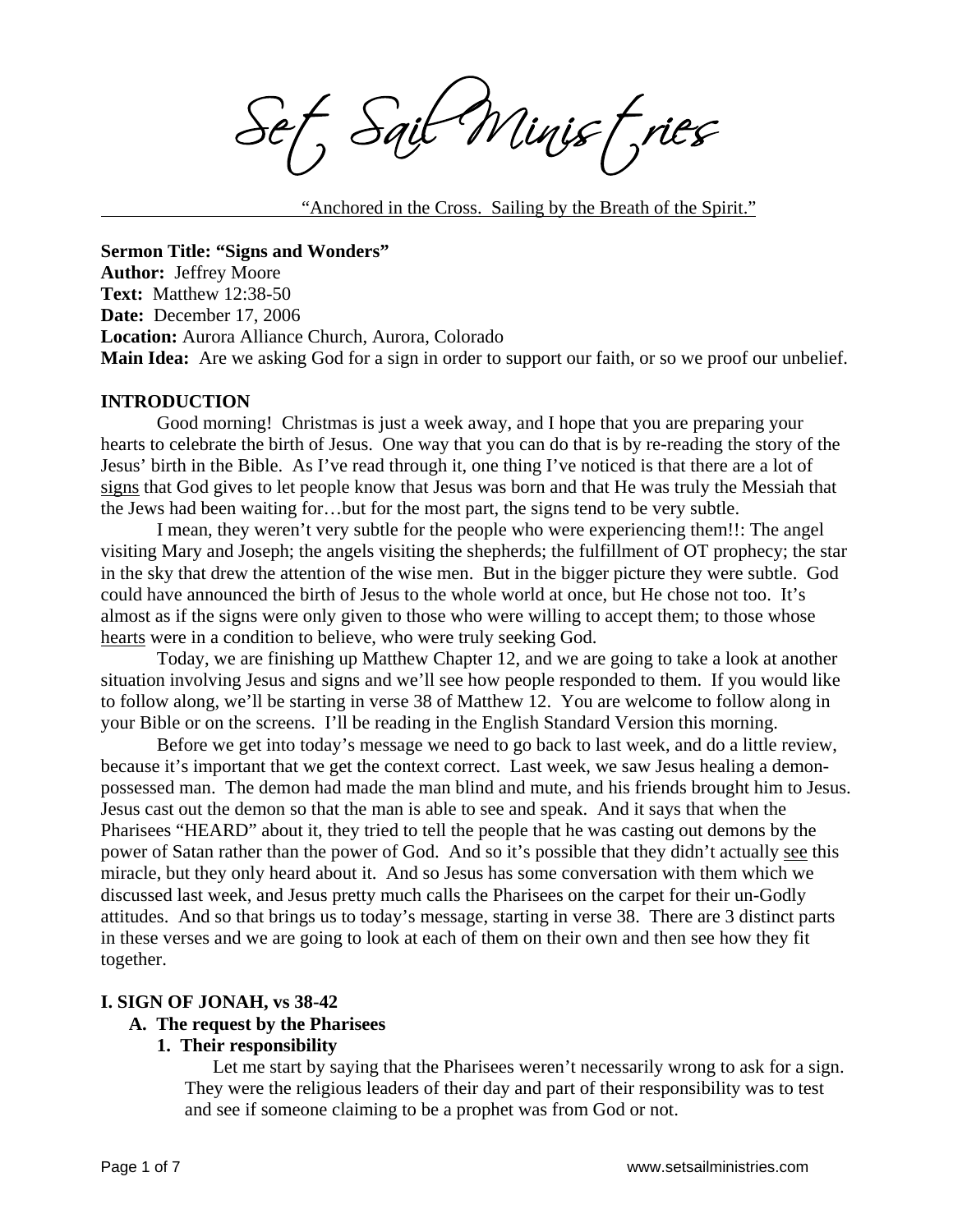The Greek word here that is translated as "sign" is translated about half the time as "sign" and half the time as "miracle". And the Jewish religion was basically founded through signs and miracles. [Abraham and Sarah, Moses, Egypt, Wilderness, OT prophets.] The Jews were no stranger to signs and wonders or miracles. So they looked to see if someone claiming to be from God was able to do a miracle or not.

#### **2. What they had already seen**

However, if we step back and look at the bigger context for a minute we realize that just in these first 12 chapters of Matthew, there are a whole bunch of miracles that Jesus did:

**He has healed diseases: leprosy, epilepsy, paralysis, blindness, lameness, deafness. Several passages say that he healed "all that came to Him". He has restored a withered hand, he has caused the mute person to speak. He has cast out demons, he has calmed a storm on the sea, and he has raised a girl from the dead.** 

**"All these the Pharisees have seen or at least heard multiple testimonies about…and they still want a sign?" Right from the start I think we can say that their problem wasn't a lack of signs, it was an unwillingness to accept the signs they had already seen.** They had seen plenty of signs…but they weren't willing to believe them.

On another occasion, in Matthew 16, it says, "they asked him to show them a sign from heaven." Apparently, raising someone from the dead wasn't enough, they wanted Jesus to do some miracle in the sky that they could see, maybe make the Sun disappear, or make a storm come up by snapping his fingers. Basically they wanted Jesus to entertain them. Let me just state this real clearly: God does not exist for our entertainment. God has done all kinds of signs and wonders in the past and He still does them today (we have several testimonies here in our church of miraculous healing.) but He always has a purpose behind each one. And it's not just to entertain us.

They wanted Jesus to entertain them and maybe to prove himself. This ties back in with Taylor's sermon last week, where the Pharisees accused Jesus of doing miracles by the power of Satan. They are basically saying, "We're not really sure how you are doing all these miracles, because you're not "one of us", you didn't go to our seminary**, so we don't understand where you get your power**, so we'll set the rules, we'll tell you what sign to do, and you do it and then we'll believe." Just like Satan tempted Jesus in the wilderness: "If you are the Son of God…prove it with a miracle."

#### **3. We do the same thing**

It's easy to look back in hindsight and be critical of the Pharisees…but don't we do the same thing? Don't we question God? Don't we demand a miracle sometimes? I do. There are more times than I care to admit that I should step out on faith and I don't. I ask God for yet another confirmation, another sign.

**QUOTE: Life Application Bible:** "Many people have said, "If I could just see a real miracle, then I could really believe in God." But Jesus' response to the Pharisees applies to us. We have plenty of evidence -- Jesus' birth, death, resurrection, ascension [into Heaven] and…" the work that he does in each of the lives of those who know Him. "Instead of looking for additional evidence or miracles, accept what God has already given and move forward."

Again, it's not wrong to ask for a sign, but when God is raising people from the dead right in front of you, it's time to believe!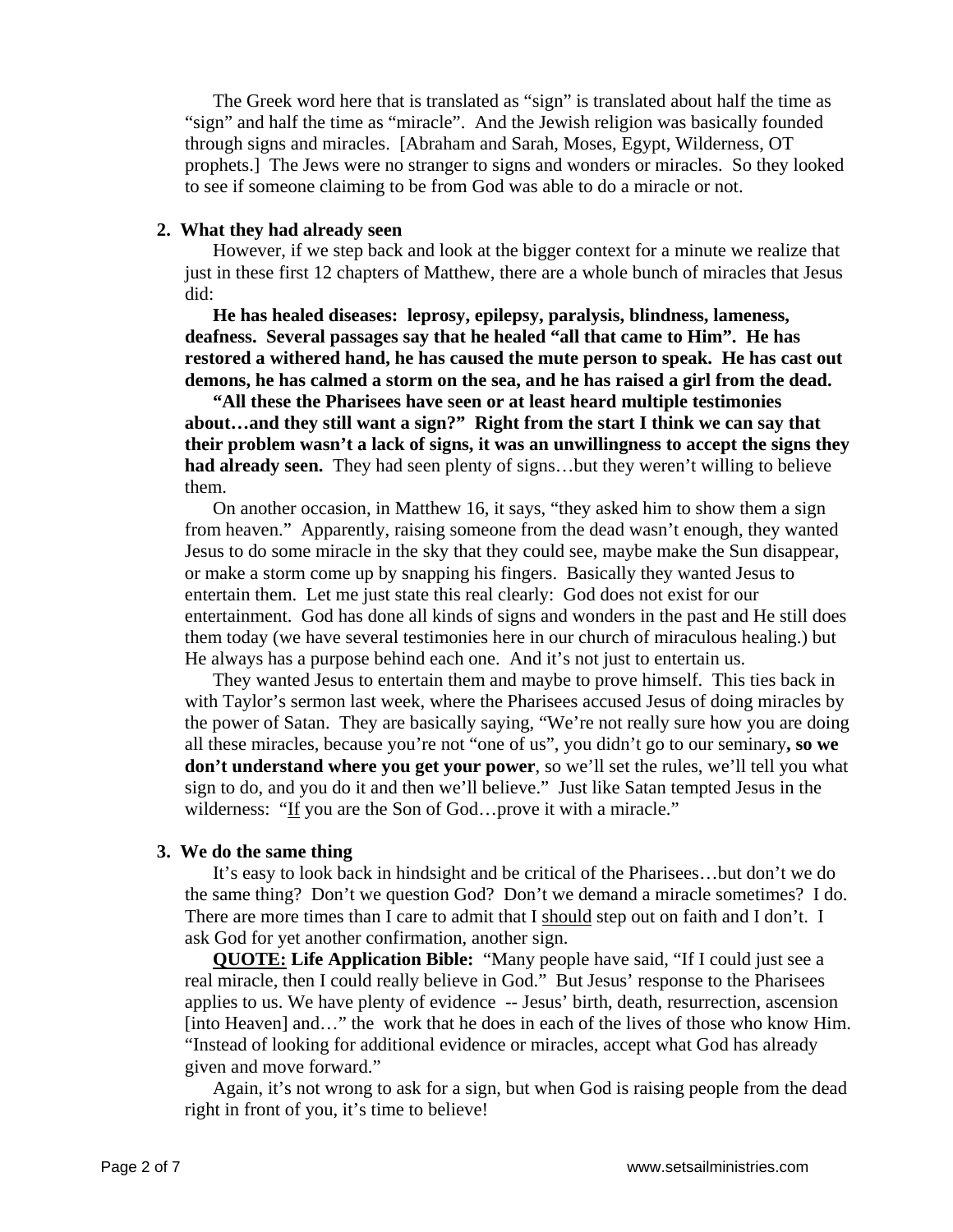## **4. Their question reveals their heart**

I think what this is really showing us is the state of the Pharisees hearts. And the question I have is: with a heart like this, do you really think the Pharisees would have believed Jesus if he had actually performed a miracle right in front of them? No, probably not. They would have found some other excuse to not believe. Some reason why, what he did, wasn't enough. Again, their problem was not a lack of signs, it was unbelief.

## **B. The response from Jesus**

## **1. Jesus reveals the condition of their hearts**

So how does Jesus respond? Verse 39 **"An evil and adulterous generation seeks for a sign, but no sign will be given to it except the sign of the prophet Jonah."** Wow, that seems pretty harsh. **"an evil and adulterous generation."** "Adultery" is a really interesting word to use. We know what physical adultery is and I'm sure it was happening in Jesus' day, but Jesus words here really go deeper than that. He's talking about **spiritual adultery.** 

You see, God has always used marriage between a man and a woman as a model to demonstrate the relationship between Him and us. God considered the covenant that He made with the Jews in the Old Testament just like a marriage covenant.

And in fact all through the Bible, God talks about His relationship with us in terms of a **"love relationship"**. Jesus calls the church His "bride". He says that when he comes back for us, he is coming back for his bride. Revelation 19:7 says, "**Let us rejoice and exult and give him the glory, for the marriage of the Lamb (it's talking about Jesus, the Lamb of God) has come, and his Bride has made herself ready."** God desires an intimate, love relationship with us.

So it shouldn't be any surprise that when we break that relationship, **when we cheat on Him…**that He would accuse us of adultery. **This is exactly what Jesus is saying, "You guys have not been faithful in your relationship with God."** It hurts him when we lust after other gods.

And the other gods can be a variety of things: sure they can be substance abuse or sexual immorality, but they can also be simply doing what you want to do and not caring about God. They could be being so busy trying to make more money that you don't have time to spend with Him. You can fill in the blank.

In the OT, the Jews cheated on God so much that he actually divorced them. Both Isaiah (50:1) and Jeremiah (3:8) say that God divorced Israel because they had been so completely unfaithful to Him, that they had committed spiritual adultery by following after many other gods rather than following Him with their whole heart. It says in Malachi  $(2:16)$  that God hates divorce. And do you know why I think He hates divorce?... **Because He is divorced**. God understands completely what it's like to be cheated on in a marriage. And he knows the pain that it causes and how ugly divorce can be.

The saddest part is what God says about why he divorced Israel: **"…this people draw near with their mouth and honor me with their lips, [but] their hearts are far from me…" (Isaiah 29:13).** It looked like Israel was doing okay. They were going to church every week, they were bringing the sacrifices that the law required, on the surface it looked like they were doing all the right things. But God looked at their heart, and they didn't even know Him. And hundreds of years later, the Pharisees were in the same place. It looked like they had it all together, but their hearts were nowhere near God.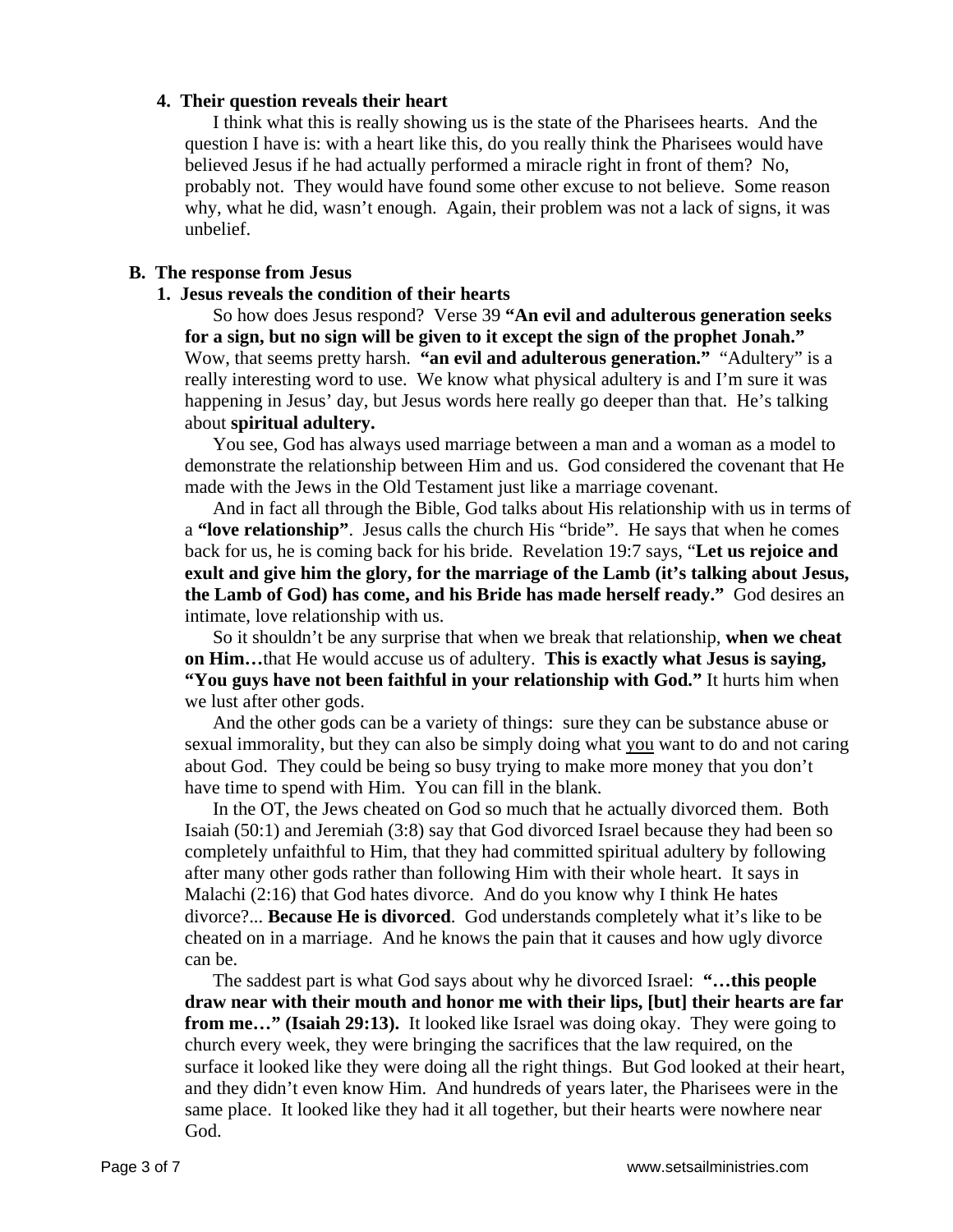#### **If you get one thing this morning:**

And yet, even after he divorced Israel…He continued to pursue her…and us. So much so that He sent Jesus to die for us. That's how much God loves us. And that's how he wants us to love Him. I can assure you, there is no other God like that. There are many other gods that people claim to follow…but there is no God like our God.

And to bring it back to our text, if the Pharisees had truly loved God with all their hearts, they wouldn't have needed a sign to prove who Jesus was. They wouldn't have needed a sign to see what God was doing.

#### **2. Jesus answers their request…but in the future**

So Jesus answers their request for a sign by saying, "watch and see." Because of the phrasing in this passage, it's easy to stop at: "no sign will be given." And we get the idea that Jesus doesn't really care about answering their request. But that is not what it says. Jesus doesn't deny an answer to their request, he simply delays it. He says, "You are going to get a sign. And if you are willing to believe it, it's going to be the biggest sign you have ever seen, because just like Jonah was in the belly of the whale for 3 days, and considered as good as dead, I'm going to be dead for 3 days…but then just like Jonah, God is going to resurrect me and bring me back to life."

#### **3. Jesus continues to expose the condition of their hearts**

Jesus continues on helping them see the true condition of their hearts, and basically says, "While we are talking a bout Jonah, let's talk a little more about the whole story." [DISCUSS: Jonah called to Nineveh; they weren't Jews but were Gentiles who don't know God but they repented] The reason I think Jesus mentions these, is that they were Gentiles, and yet they repented when they heard God's truth, and the Pharisees didn't. And Jesus is telling them clearly: "If the Ninevites, who had no understanding of God at all, repented, you guys have no excuse, because my preaching of truth is even greater than Jonah's."

And He gives the same example with the Queen of the South. She was a queen in another country when Solomon was King in Israel and she came a long way to talk with Solomon who was the wisest man on earth at the time. And again, Jesus is simply saying, "This woman searched out Solomon to hear his wisdom, but my wisdom is even greater than Solomon's and you don't believe me."

#### **C. Application**

We've seen the condition of the Pharisees heart and it is clearly not pleasing to God. So what kind of heart does please God? We've just talked about it: a heart that loves God with everything that it is. A heart that is passionately abandoned to God.

Before we move on, I want to ask you a couple of application questions:

- Have you been asking God for a sign?
- Have you been asking for a sign but ignoring the ones He has already given you?
- What is the condition of your heart? Are you loving God with everything you are?

Or are you just coming to church on Sunday to fulfill your religious obligation and then you don't even think about God all week?

#### **II. Unclean Spirits(demons), vs 43-45**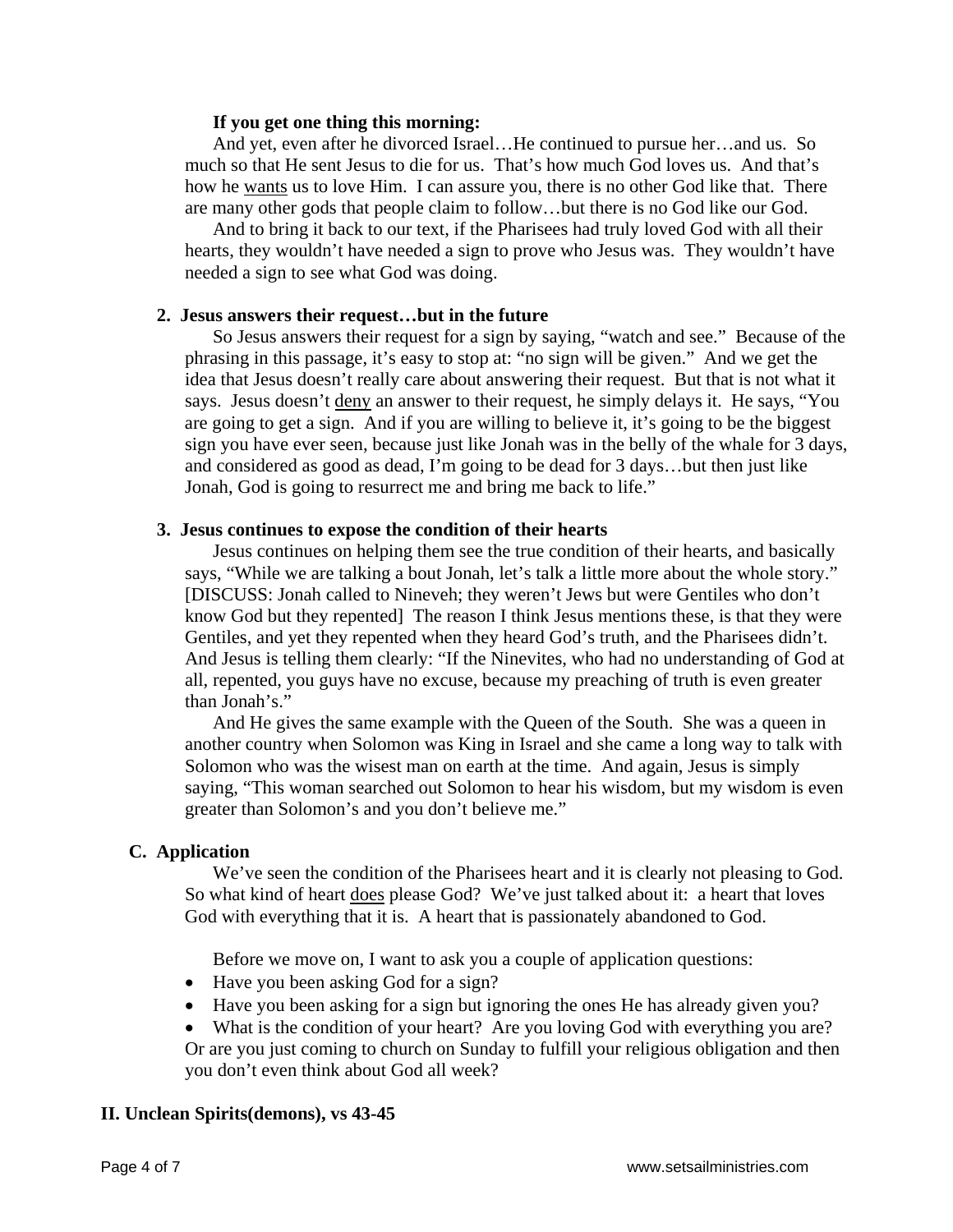## **A. Jesus teaches about casting out demons**

So now Jesus goes back to do some teaching about demon possession, which is what He was doing before the Pharisees interrupted Him, but now He ties it right in with what he just told the Pharisees.

## **[READ VERSES 43-45 AGAIN]**

**At first glance, this passage appears a little disconcerting. It looks like casting out a demon is pointless because afterwards the person is worse off. But seeing as how Jesus himself has just cast out a demon, there must be something deeper here. The key word is "empty".** 

We see that in the example, the person that has been healed is described as "swept and put in order," but also, "empty". The person looked really good on the outside. The demon is gone, along with whatever problems it was causing in the person's life…but the person is still empty. Something is missing.

I think this is a great example of what it looks like when someone tries to clean up their life without Jesus. They get rid of the old stuff, maybe they do start doing some "religious" things…but if they don't invite Jesus into their life to live there, then there is nothing to keep the demons from returning. Or maybe it's what it looks like when we ask God for a miracle…but have no interest in committing to Him or getting to know Him.

Jesus says in John 14:23, **"If anyone loves me, he will keep my word, and my Father will love him, and we will come to him and make our home with him."** Isn't that an awesome picture of Jesus coming into our house and making it his home?

## **B. Jesus ties the teaching to the Jews of His generation**

Jesus ends this part with **"So also will it be with this evil generation."** He says, "You want your demons removed, you want your lives cleaned up, you want to be healed, and I can do all that...but you don't want me. And the problem is: without me, you can't have any of it. If you don't open up your heart and let the Father and I and the Holy Spirit come into your life, even if I healed you, your condition afterwards will be worse than before."

# **Jesus is saying, "DO YOU JUST WANT THE SIGN OR THE MIRALCE…OR DO YOU WANT ME?"**

**QUOTE: (Reformation Study Bible)** "If people will not commit themselves to the King whose power they have experienced, their final state will be worse than if the kingdom had never come" to their lives.

A couple of questions:

- Have you experienced God's power in your life? Has he brought healing to you, has he delivered you from the power of the enemy, has he freed you from things in your past? Good.
- Now, have you committed your life to Him? Are you living your life for God?
- Are you living your life with the first and greatest commandment in mind, to "Love" the Lord your God with all your heart and with all your soul and with all your mind and with all your strength."?
- Do you believe that he will fill you up where you were empty before?

# **III. Mother and Brothers, vs. 46-50**

## **A. Jesus is interrupted**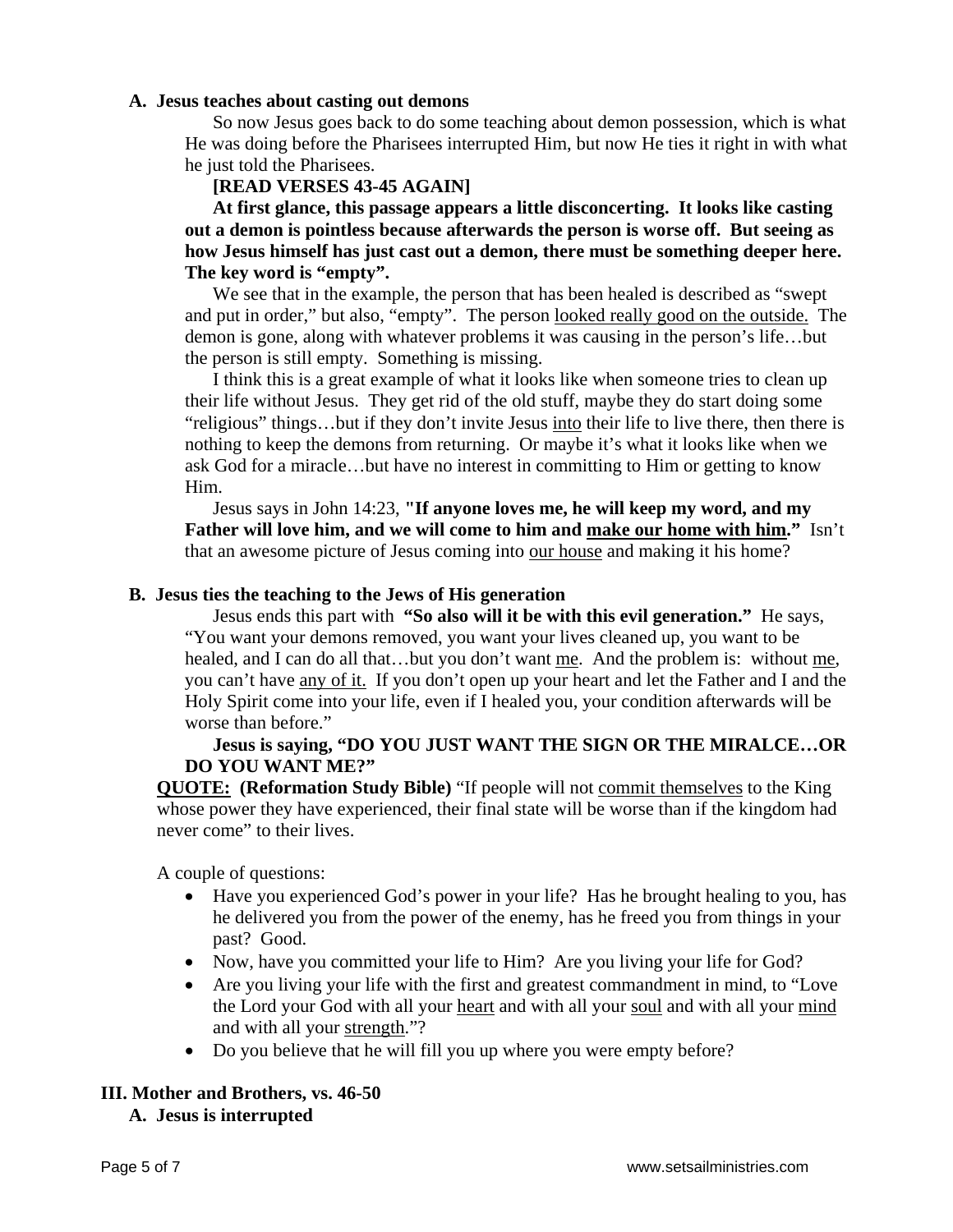## Now once again, Jesus gets interrupted. **[READ VERSES 46-50 AGAIN]**

Right in the middle of teaching the people in obedience to God, his own mother and brothers interrupt him. It seems like Jesus' family was trying to keep him quiet. It says, **"While he was still speaking."** So it seems that they interrupted him while he was teaching the people. Maybe trying to get him to stop opposing the Pharisees so boldly. In any case, here and in other passages, it seems that they weren't really sure if he was right or not. Even after all the signs that **THEY** had seen, they may not have been completely sure that He was from God.

Have any of you ever been interrupted or opposed by your own family because of how you follow Jesus? I'm sure we all have at some point. Sometimes my wife and I face that in how we raise our son, Joshua, when we have family or friends that have different ideas of how to raise kids than we do. But ultimately, we are responsible to God for how we parent, and not to anyone else, and if what God wants goes against what our family wants then we will choose God's way.

Jesus himself was doing the will of God. He says in John 14, **"The words I speak are not my own, but my Father who lives in me does his work through me." (John 14:10 NLT**) and he wasn't going to be interrupted by his own family. But he uses this opportunity to illustrate a deeper point: **family relationships are very important and it's good to show love to our family and for children to obey their parents, but loving and obeying God, our Heavenly Father s always to come first in our lives.** 

You may recall back in Matthew Chapter 10, Jesus said, **"Whoever loves father or mother more than me is not worthy of me, and whoever loves son or daughter more than me is not worthy of me." Matthew 10:37** 

Again, that is a very strong statement. I think this quote can help put it in perspective: **"The believer's commitment to Christ is not for the purpose of minimizing the family, but to give God His rightful place: supremacy over our lives."** Jesus taught in other places about how important the family was. He even chastised the Pharisees for not honoring their fathers and mothers. So he's not saying that we should ignore our family, but simply that our relationship with God has to take priority over everything else. **It's that important.**

You know we use the phrase sometimes: "The Family of God". **I think Jesus makes a really neat contrast between our physical family and our spiritual family.**  For the Jews especially, the father was very dominant and central to the physical **family. Jesus is saying that those who are united and connected to his Heavenly Father, who are doing God's will, are part of his spiritual family.** And so we truly are family.

#### **CONCLUSION**

We've covered a lot of verses this morning. If we step back and look at the big picture here, with all three parts together, what do we see?

**1.** We have the Pharisees demand for a special sign even after having seen all that Jesus had done already, and Jesus reply that they will get a sign, but they will have to wait.

**2.** Then we have Jesus' teaching that to simply be free of demonic influence and to have our lives cleaned up is not enough…we must be filled up with Jesus. Otherwise, we will remain empty and eventually be worse off than before.